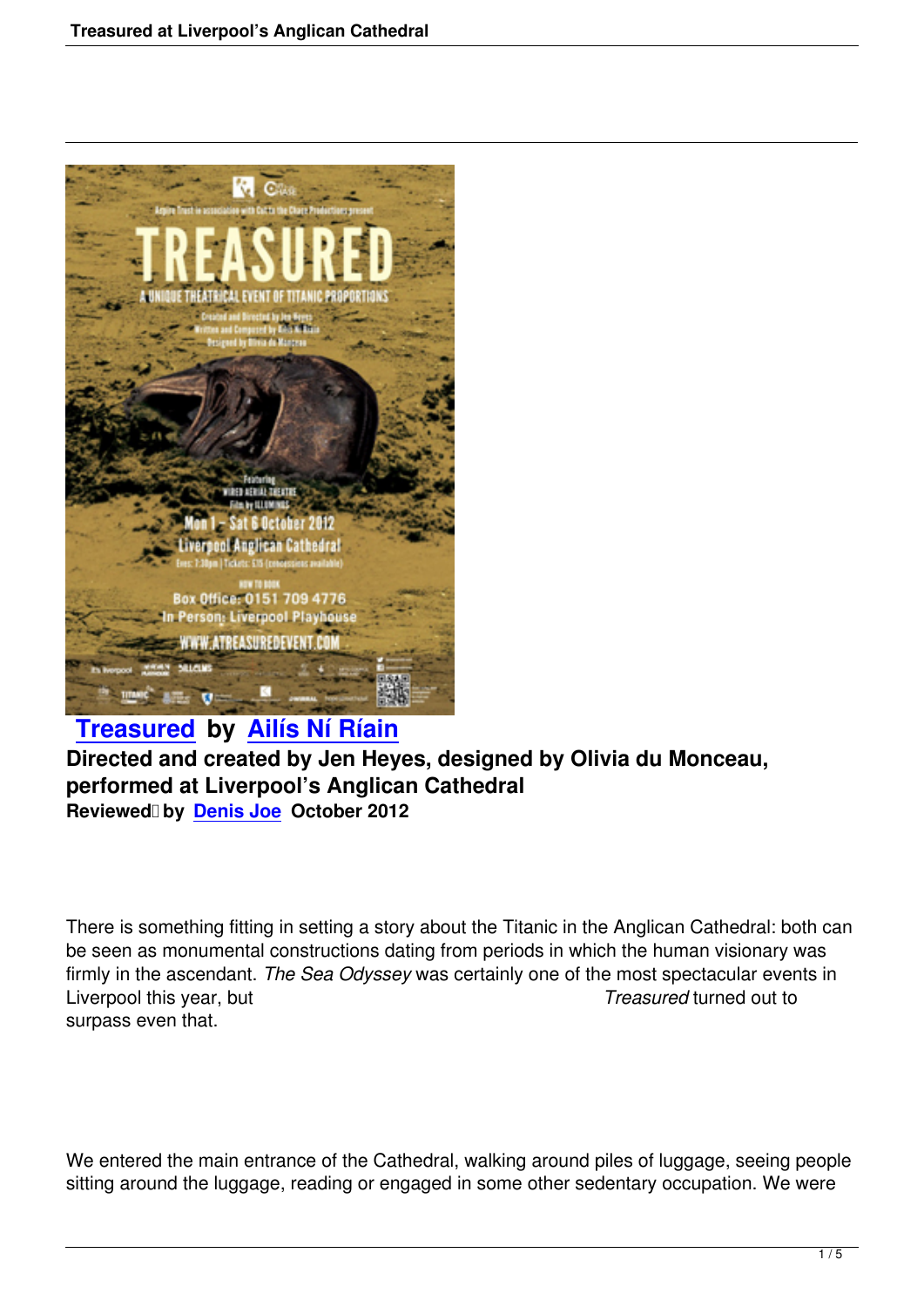taken through semi-darkness, accompanied by a solo trumpet playing a tune that was neither mournful nor triumphant, into the main section of the cathedral, where we took our seats.

As we sat waiting for the stalls to fill, ambient music played over a set of amplifiers. It allowed us to appreciate the acoustics of this incredible building, and I wondered how on earth the production would deal with the echoing. The stage was a skeleton of a ship that would serve throughout the play, suggesting the birth and the eventual death of the Titanic. Overhead the projection of a seagull flew: announcing the beginning of the drama.

The Titanic is a story that has been told over and over. What more is there to say about it? A warning for man's arrogance in thinking too big? This seems to be the only message that the story transmits. But *Treasured* was not about giving lectures on caution, and when the cast came on stage, against the backdrop of Belfast's Harland and Wolff shipyard we were left in no doubt that although workers had been killed or injured working on the liner, the creation of this unique ship gave cause for celebration.

The story unfolds through the telling of individual life stories, and the drama works as a 'people's history', as we follow the story from the building and launch of the Titanic, to its disastrous maiden voyage. We begin with a Liverpudlian man telling the Belfast Docker that 'we need the work'.

*Treasured* is a production that takes you out of the theatre and transports you not only back in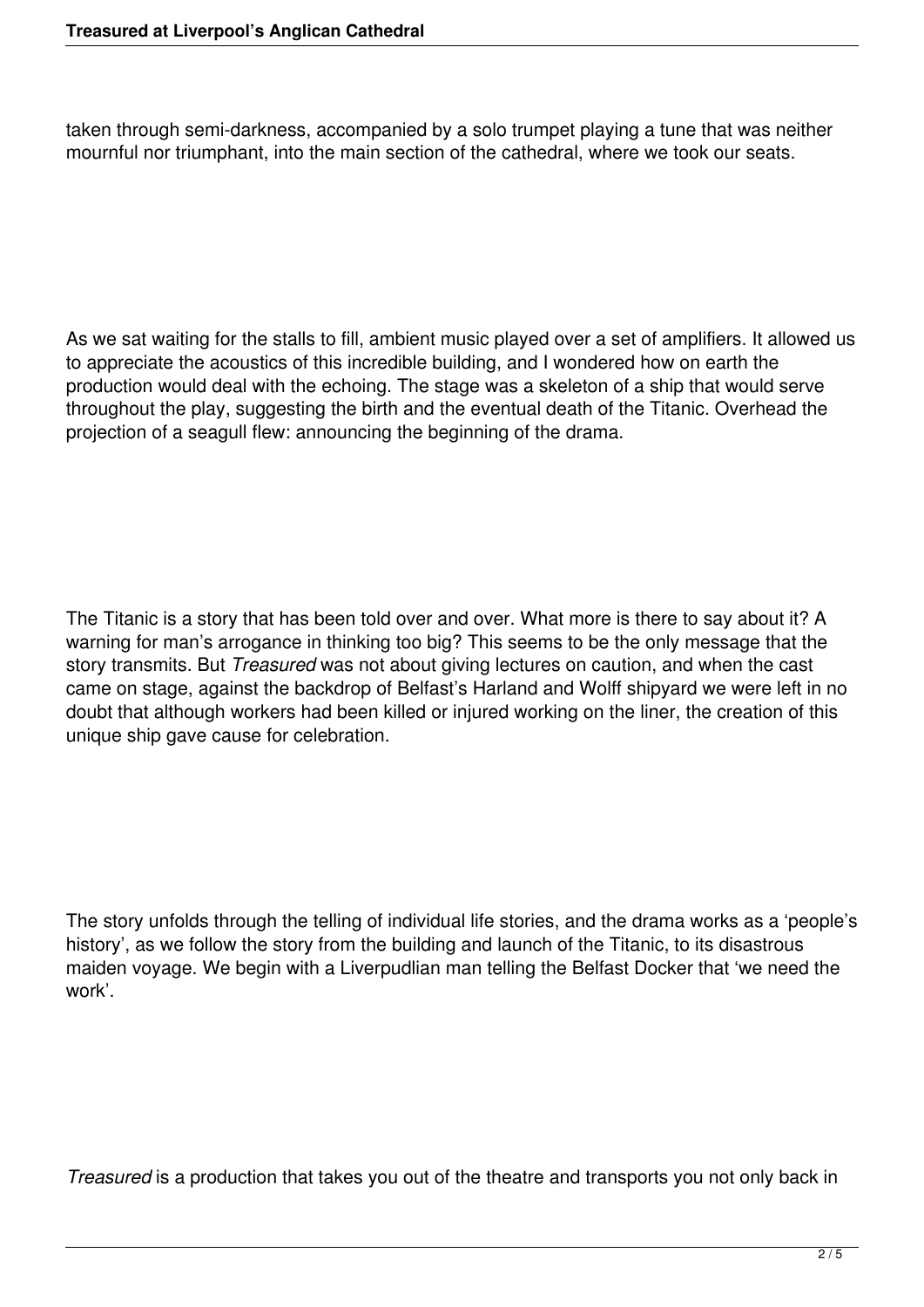time, but into one of Liverpool's most magnificent buildings. Christopher Hollinshead's docker seems to speak for the whole city of Belfast when he announces how proud the dockers are to be working on this marvel. And there was something very inspiring about his talk of new technology and the opportunity that the Titanic offered for cheap travel. What we see of the passengers, such as the maid, Lucy (Nicola Bentley), is a yearning for a better life. And the story centres characters who embody that aspiration.



The drama is intermingled with facts about the Titanic. The inventory is intoned, on stage, by the actors, while images of the logbook were projected around the walls of the cathedral. This particular moment is very poetical in the feel, and as such, borders on a choral work. Whether intentional or not, it was extremely moving.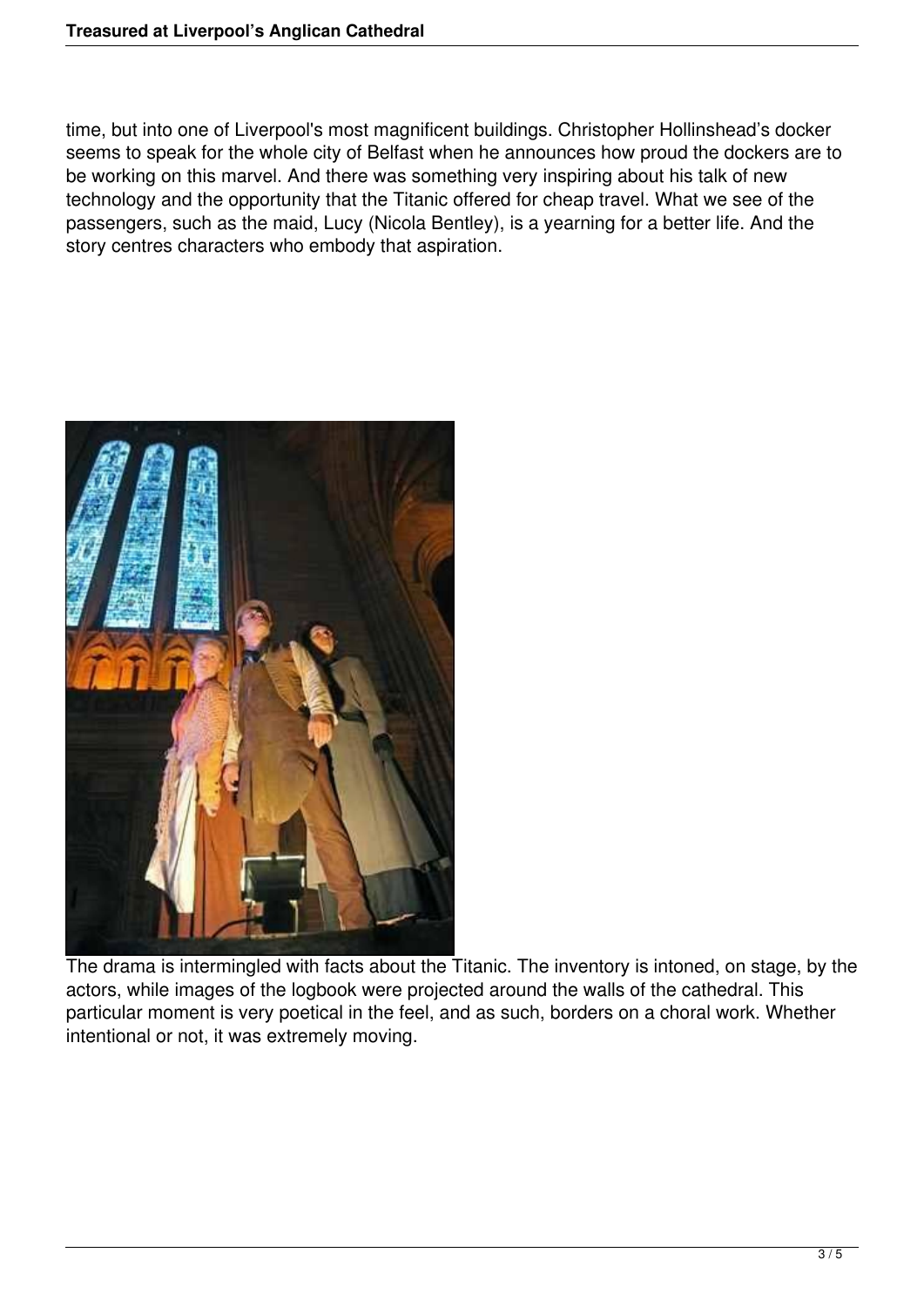The music, that was integral to *Treasured*, incorporated beautifully a trumpet solo played by Brendan Ball; it was the same piece that we had heard as we entered the cathedral and moved around the tableaux. The piece, in the context of the drama, took on a sort of commentary, and was used for a beautiful and moving air sung from the choir stalls above the nave.

Whilst aspects of *Treasured* were certainly spectacular (and much has been made of the projections), as a multimedia and site-specific work it was, in its entirety, incredible. The use of individual stories undercut the usual narrative of the Titanic, and its pessimism about humanity over-reaching itself. The section where we were shown the stock list for the ship could easily have pandered to banal anti-consumerist platitude; instead the combination of the projections and the chanting of the lists by the cast, only went to reinforce just what an enormous undertaking the maiden voyage of the Titanic was.

Jen Heyes' direction and Olivia du Monceau's stage design certainly were impressive, but it is the vision of the composer and writer, Ailís Ní Ríain that really imposed itself on this work. That *Treasured* 

was a site-specific work was intelligently handled. The fact that much of the dialogue echoed throughout the cathedral was not a drawback but added poignancy to the story. The story of the Titanic bears relevance for us today when doom-mongers would caution against such human ambition.

So the story of the Titanic ended in failure. Nick Birkinshaw's character, at the end, seems to caution against such aspiration, yet the tragedy of the Titanic went on to inform the design of greater shipping that was both safer and cheaper.